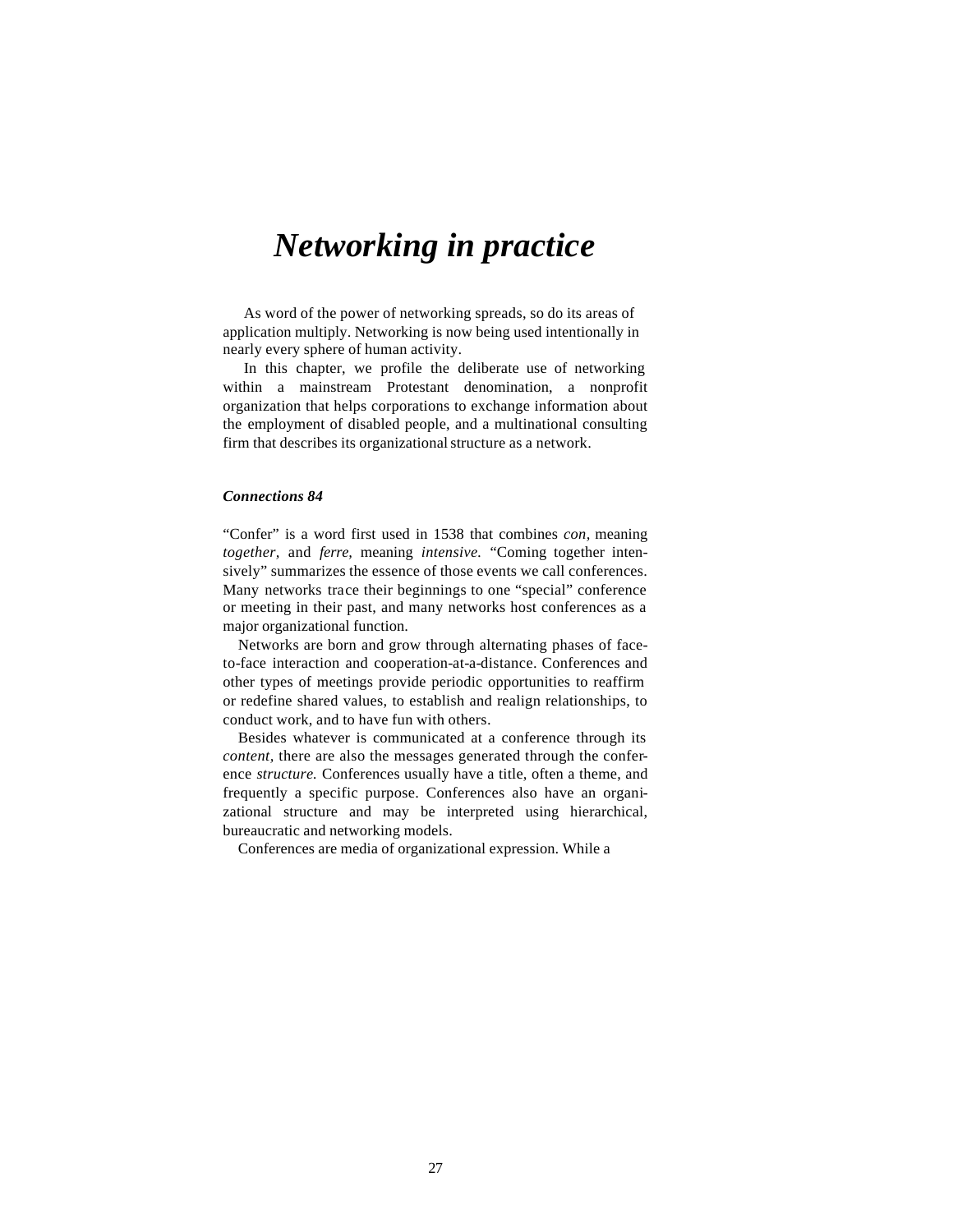conference design inevitably makes some *metacomment* about authority and values within the sponsoring group, it may also be a conscious experiment in social organization. As intense, brief social forms, conferences sometimes become microcosms of their particular universes and new organizational configurations are tried.

A network is a whole of free-standing participants cohering through shared values, goals, and/or interests. A conference design can easily experiment with variations on this definition, creating enduring social wholes from dynamic, independent human parts people and groups. Creating opportunities for peers to come together, for new leaders to emerge, for old groups to congregate, and for new groups to form are among the reasons for using a network conference design.

Somewhere along the spectrum from very centralized to very decentralized meetings, the clear distinction between form and content begins to fade. Where a traditional meeting schedule is built from blocks of well-specified time, a network schedule perceives the time *between* the content blocks as equally important. As many a wag has noted, the best (most fun, meaningful, profitable) time at a conference is had at lunch, in the pool, at the bar, or wherever, with other participants.

Our interest in network conference design took a big leap one hot August day in 1983 when the telephone rang. Robert Wood, a New York management consultant, was calling on behalf of a large organization in need of networking skills. The context for the need, Wood explained, was a conference planned for May 1984, which would bring together the networks among the organization's 3.2 million members, a gathering of those in agreement and those in conflict.

We were intrigued. Wood was calling for the Presbyterian Church (USA), which had its unique slant on a common networking problem. After a hundred years of Civil War-induced separation into two churches—a national northern church and a regional southern church—and several previous attempts at reunification, the two churches merged in June 1983.

The merger involves two central offices, one in Atlanta, Georgia, and one in New York City, twenty synods comprising *195* presbyteries (literally "ecclesiastical court in Presbyterian Church composed of all the ministers and a ruling elder from each parish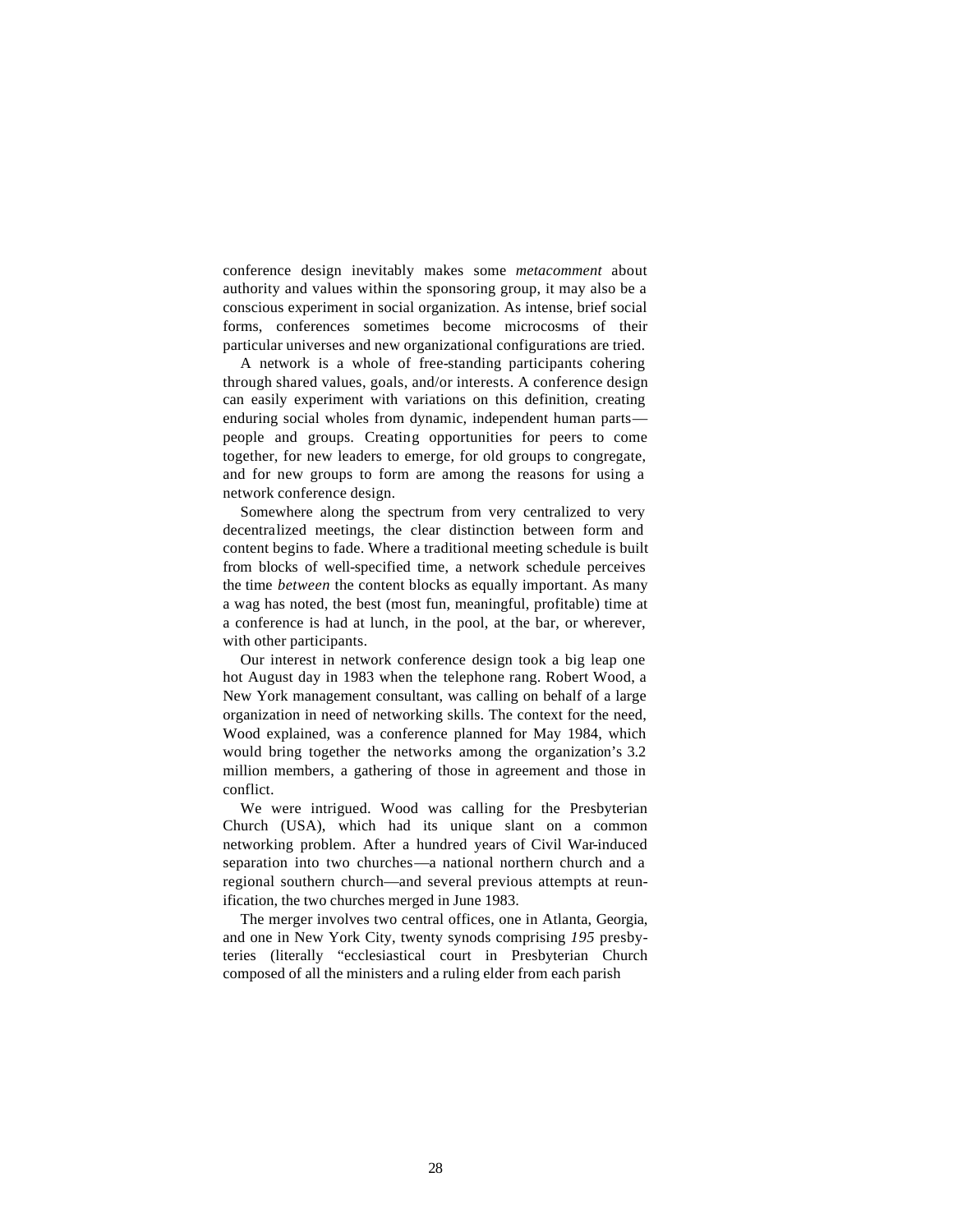in its district") that arise from 11,662 churches attended by the three million people.

The mandate of the reunited church? *Inclusiveness,* an idea that was easier to talk about than to actualize in a church which now included dozens of networks of difference—in ideology, theology and constituency. It sounded to us like a model of the world.

By the time we entered the process, planning for the May 1984 conference had been underway for more than a year, under the guidance of Sandra Grear, Director of the Communications Unit of the Presbyterian Church (USA).

Grear, a radio and television broadcaster, took her position in the church's New York office with the dream of creating the conference.

"We wanted to bring together a microcosm of the church and put into practice what we say we are about. The church is being restructured, which gives us the opportunity to reorganize. We don't have the luxury of pointing a finger at the hierarchy any more and saying, 'How are you going to make this work?' We have to make this work", she explains.

Thus, Grear and her colleagues embarked on a two-year planning process that involved dozens of people at all levels of the church hierarchy who considered everything from conference site and dates to attendees to menus to content areas.

The result was a five-day invitational conference, attended by 200 "connectors" and "communicators" in the church, who congregated in a Kansas City hotel. "Connectors" came primarily from special-interest areas within the greater church, while "communicators" were those who work in media, both inside and outside this major Protestant denomination.

The "content areas" already had been decided when we entered the process: cross-cultural communication, the Myers-Briggs Type Indicator (a psychological profile based on Jung's classic "archetypes"), networks and networking, and theological perspectives.

Each content area had its own team of presenters. The keynote speaker was *Megatrends* author John Naisbitt.

When the conference was over, Grear received the master link in a motorcycle drive chain that had been distributed in three-link pieces to each of the content area presenters as key chains. "The master link is invisible in the chain," explained William Moore, pastor of the Sharon (Pennsylvania) Community Presbyterian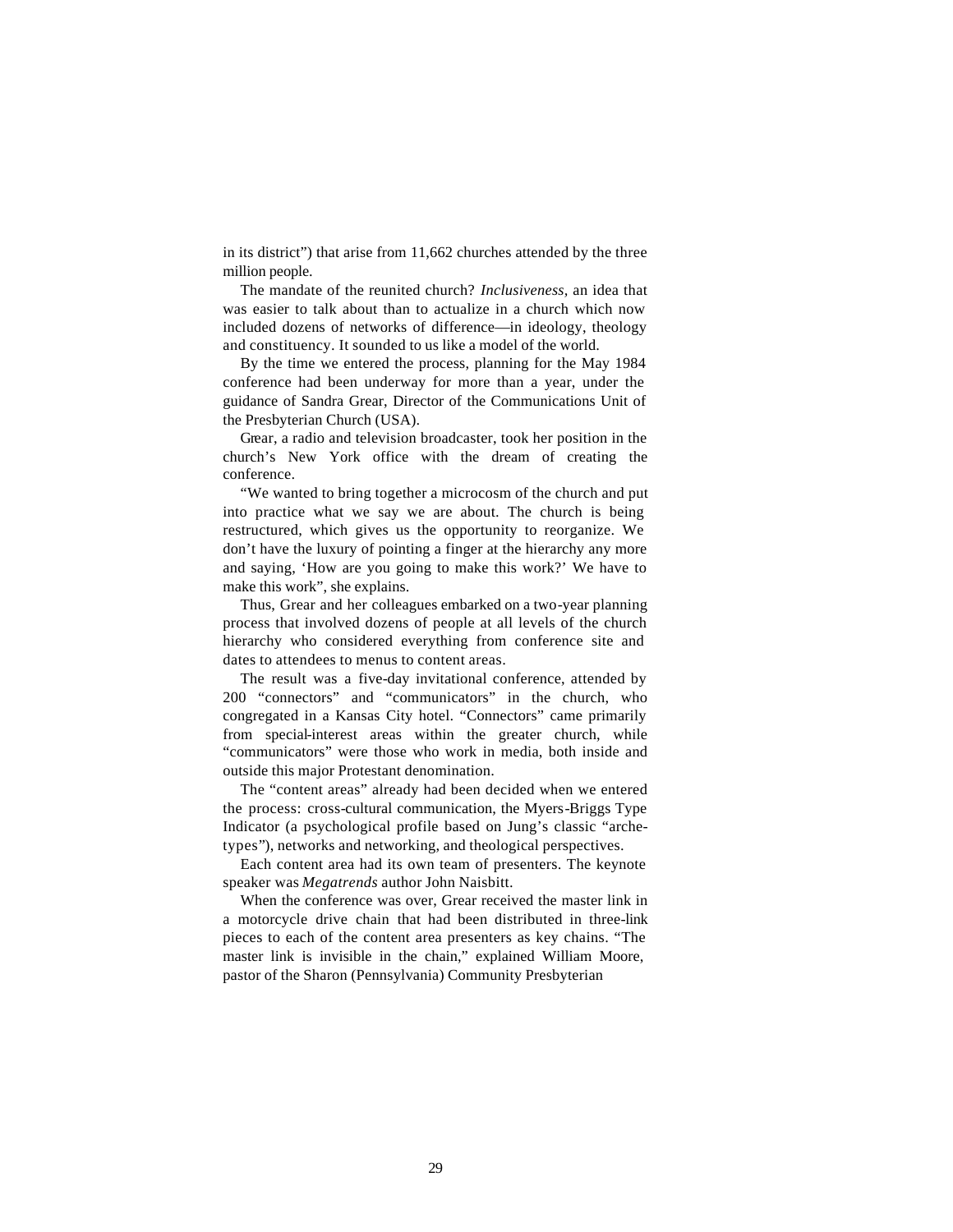Church who served on the three-member conference "tracking team" with Grear and Wood.

Lunch, dinner, and morning and afternoon break times were all scheduled as integral parts of the conference. Two worship services also took place, the first on the opening night of the conference, and the second on the last day, Sunday morning.

Throughout the conference, reference was made to two possible images of the reunited church, with its differing concerns: the traditional melting pot, where immigrants from the various regions dissolve indistinguishably, and the salad bowl, where each ingredient maintains its integrity. The preference at the conference seemed to be for the salad.

Just before the conference began, Robert F. Cramer, who publishes *RFC News,* a newsletter about communication in the ecumenical community, and *Church News International,* a daily online press service *a la* UPI on NewsNet, put out his newsletter with these cautionary words about Connections 84:

The first large-scale experiment in group process, extended to an entire church denomination, is about to begin. ...It's

daring, and forward looking, and it should creatively set the stage for many years of participatory power sharing in one of America's major churches. But it's bound to unleash a lot of frustration and hostility and it could backfire. It's a risky idea.

No one knew what would happen at a conference that included pro-life and pro-choice activists, evangelicals and gay/lesbian ordination advocates, "racial/ethnics" and "tall steeple ministers" (to speak Presbyterianese).

And no one knew what would happen with a conference design that left open the possibility of on-site changes in order to respond to the evolution of the conference itself.

It worked. Cramer's postconference issue (he attended as a "communicator" and took extensive notes on his lap-top computer) expresses the enthusiasm of the participants, and captures the more subtle meaning of the event as history.

In a nutshell, what happened was that people's notions of communication shifted perceptibly towards the larger notion of interpersonal connections.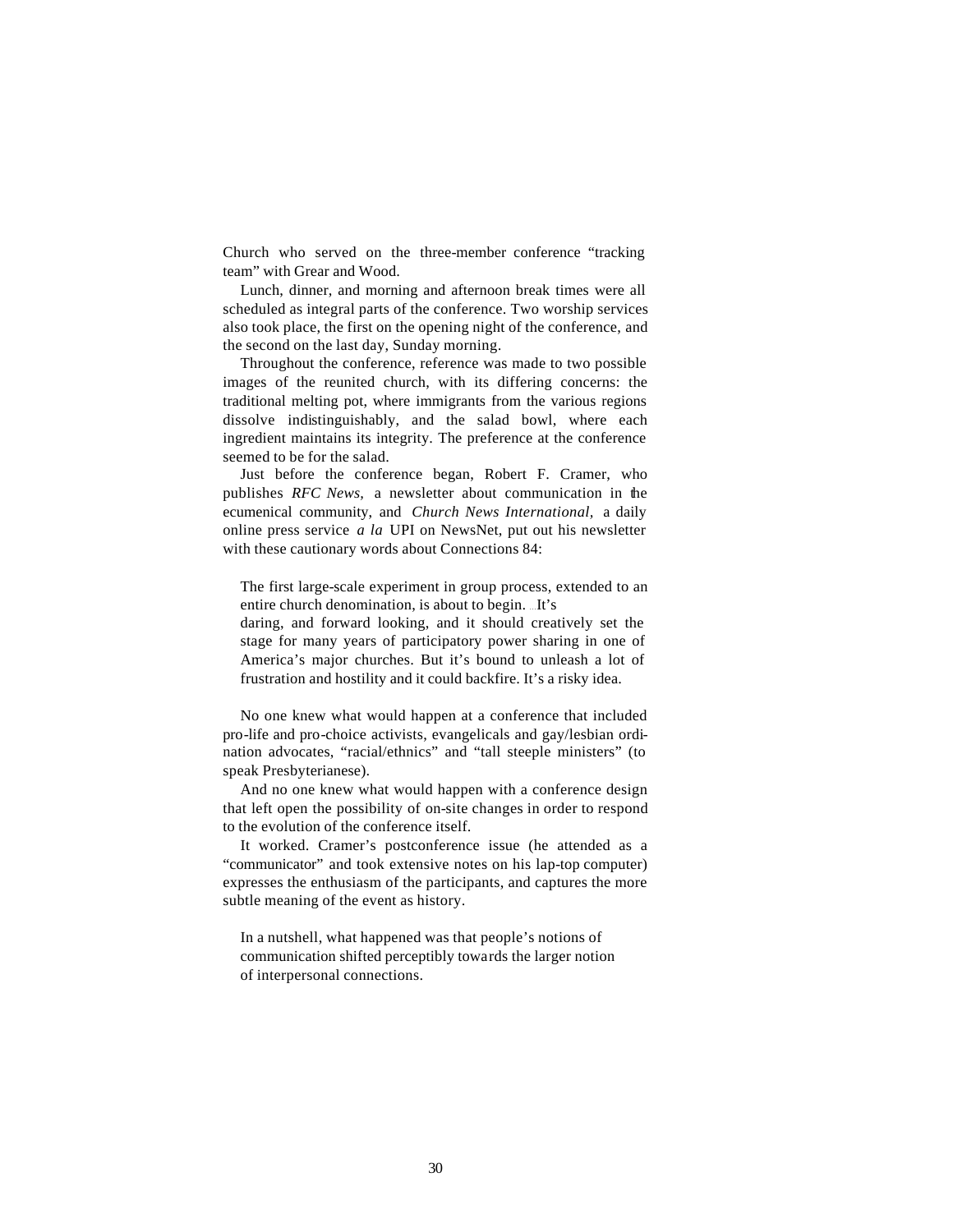People began to think less about media products and more about interpersonal processes.

During a two-year [planning] process an elemental theory of communication was explored and was returned to time after time: compelling communication occurs in what are now being called networks, that is, the circle(s) of one's associates.

Alongside that was the realization that there are many networks in place in the church which function very well— Presbyterians for Pro-Life (represented at Connections 84) is a good example.

And, planners had a growing awareness that networks of networks can provide vehicles, fuel, and steering mechanisms for very large, diverse populations—maybe even for a 3.2 million member denomination.

The strength of the conference was that it was conceptual, not technical. The media experts formed a network to share their concerns—but they were only one of many networks formed at the conference which will continue. It was a visible and explicit picturing of the future—media concerns taking their place as only one of many aspects of human intercommunication. In this sense, the conference was, as it tried to be, a microcosm of the entire denomination in the present as well as in the future.

Two years later, Connections 84 continues, with regional "Connections" conferences having been held in several locations, a periodic newsletter, regular telephone conference calls, and an online computer conferencing system called PresbyNet.

"Our behaviour must model our beliefs," Grear says. "Networking must extend to all forms of media, and not be exclusive of any. No one is to be left out. This is a global community."

### *Networking abilities for jobs*

At the Massachusetts Division of Employment Security, housed in one of the newer buildings in Boston's Government Center, the staff jokes that if job applicants can find Katharine Rolfe's office, they ought to get the job. Down narrow corridors, past unnamed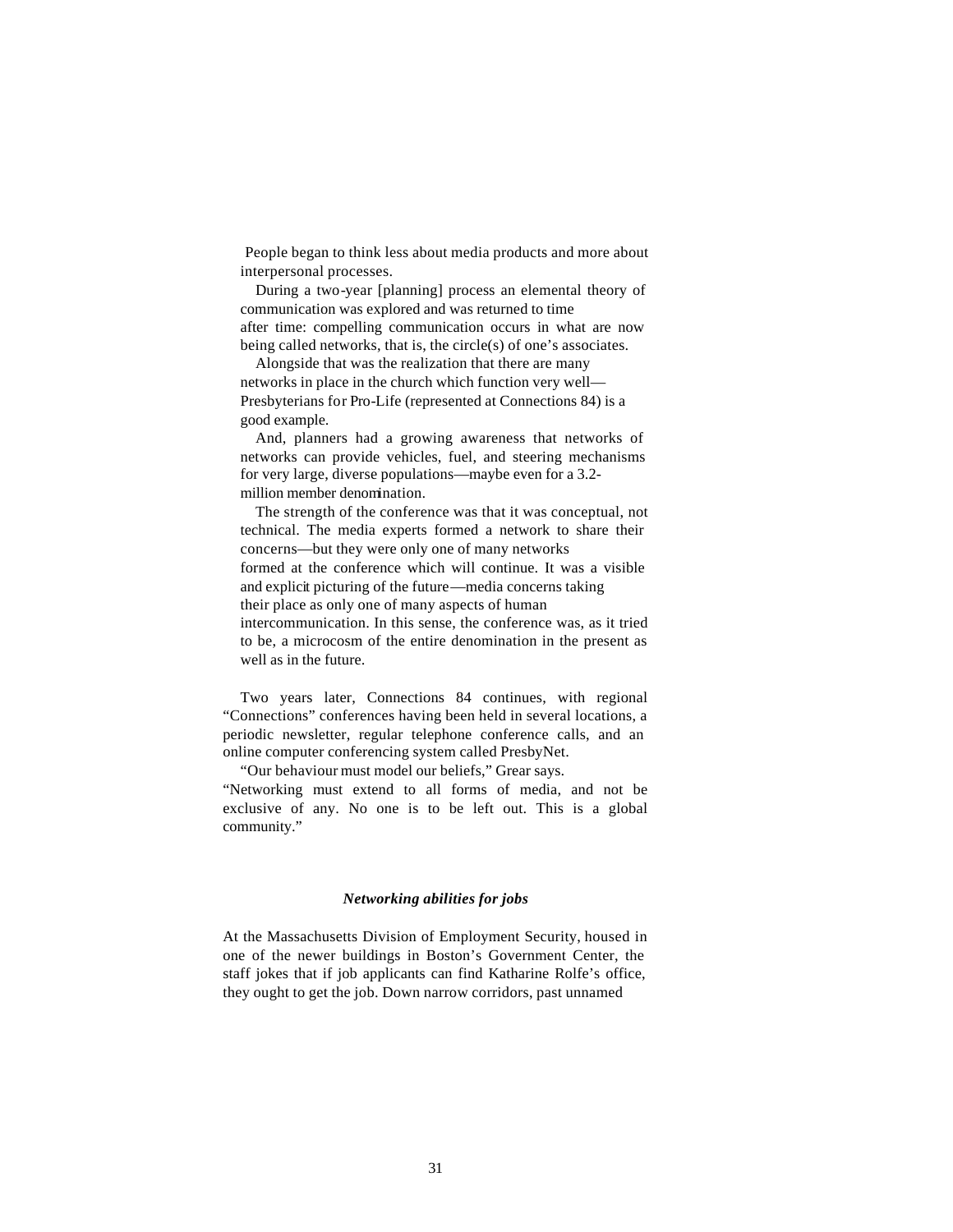offices, and within a small cubicle with a large picture of Gloria Steinem on the crowded bulletin board, sits Kathy Rolfe.

Kathy Rolfe is a networker. When we arrived at her office on a rainy day in August 1985, she looked straight at Jeff and said, "I know you". Indeed she did. They went to both high school and college together. From the University of New Hampshire, Rolfe moved to Boston, began her career in state government, and soon became active in disability issues.

On the day we saw her, Rolfe was wearing "polycephalous" (see Chapter 9) hats, both as chair of the Governor's Commission on the Employment of the Handicapped and as the sparkplug behind the Massachusetts Corporate Partnership Program (MCPP).

We couldn't meet in Rolfe's cubicle; we were too many. Besides the two of us and Kathy, there were two others: Cecily Lewis, Program Coordinator and first staff employee for MCPP, and Edward M. Kennedy, Jr., who was the reason the interview had come about in the first place.

In Massachusetts, Kennedy watching is a political spectator sport. Every election, the media is filled with reports about which Kennedy (the third generation has come of age) is running (or not) for which office.

So it was one Sunday morning that a *Boston Globe* headline caught our attention: "Ted Kennedy Jr. says he won't run for Congress."

The second sentence leapt out of the page: "Kennedy said that he was eager to pursue his role in a networking organization to get jobs for the handicapped."

The article went on: "Kennedy spoke enthusiastically about what he called a networking role for the foundation where he gets successful employers of the handicapped to get new companies to listen to them."

A little networking goes a long way. Though the name, purpose, origins, activities, and Kennedy's role in the organization all were incorrect in the article, there was just enough information there to enable us to find Cecily Lewis, who spent the first five minutes of our initial telephone conversation clearing up the facts. People looking for jobs and money had been calling all morning.

As Lewis told MCPP's story, it sounded more and more like a networking organization. We requested an interview.

The Massachusetts Corporate Partnership Program states its goal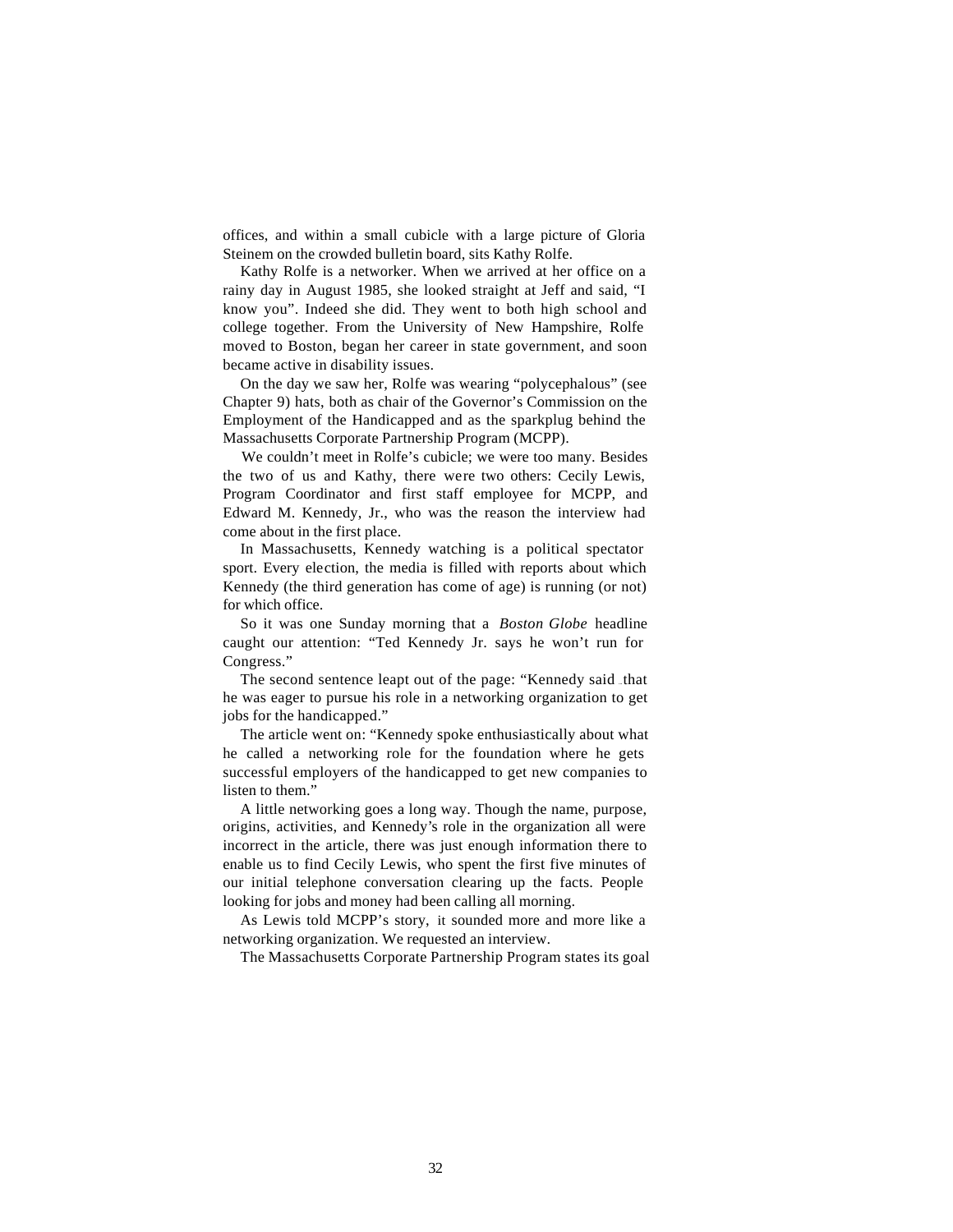on its simple, one-color brochure: "to increase the number of employers participating in activities which promote opportunities for handicapped persons.''

In essence, MCPP is developing a comprehensive database of resources for employment of disabled people. Specifically, what MCPP does is to link those who need information about employing disabled people with those who have already gone through that process. MCPP *is,* as Kennedy says, a networking organization.

An example from Lewis: "Say a company wants to hire a blind person but doesn't know what kind of accommodations to make. We can search our database and give them the names of other companies that have done that. Many companies think they'll have to spend thousands and thousands of dollars to hire a blind person. But that's not true. Lots can be done with very little money."

Beginning with what Rolfe describes as a "very low key approach," and lacking what she calls "the desire to build an empire," MCPP gathers information.

Kennedy, 23, has been hired as Marketing Coordinator to help sell the idea to corporations.

Corporations participate in the program as "corporate partners," which they cannot become until they have done "the activities." "Activities" include:

- ? expanding job possibilities—"Take a fresh look at all job descriptions [and their] requirements. Do they inadvertently screen out disabled people?"
- ? expanding education and training of disabled people—"Provide subcontract work to local rehabilitation organizations whenever possible."
- ? public relations—"Make yourself and your company executives available to speak about employment of disabled persons at local service clubs."
- ? inhouse motivation—"The CEO should declare his/her own personal commitment to the employment of disabled people."
- ? expanding employee awareness of disabled people—"Include articles about successfully employed disabled workers in inhouse magazines, and newsletters."

Once the activities are behind them, corporations are *bona fide*  partners, and thus able to answer questions for other companies.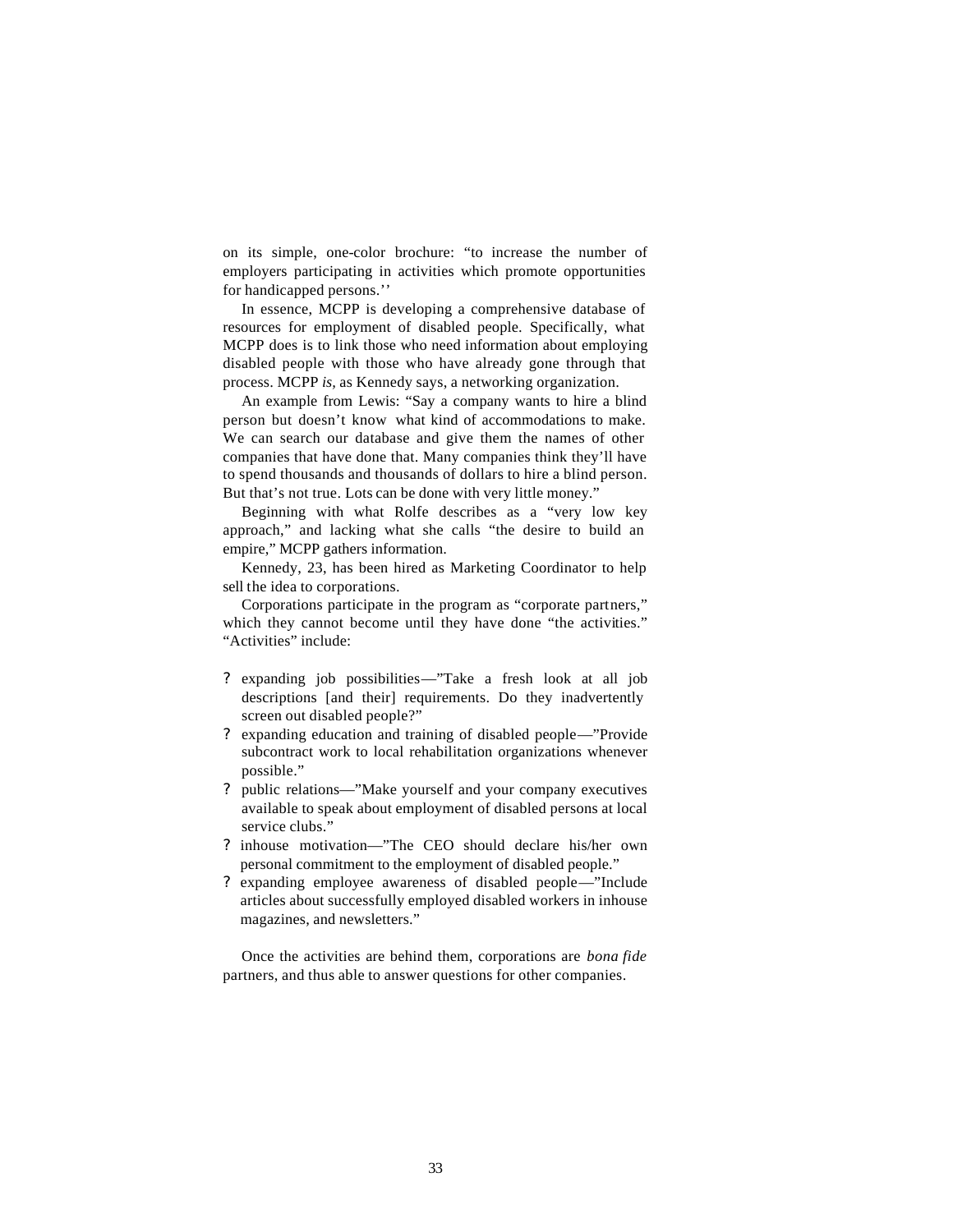Each corporate partner fills out an extensive questionnaire, which doubles as an educational tool.

"We never do mass mailings of questionnaires," Rolfe says. "We ask people these questions and the questions cause the employers to think of things they've never considered before."

Rolfe describes MCPP's "diffusion of innovation" theory as the "old New Hampshire snowball dance. You start with one couple, then they split and get another partner, and so on."

Corporate partners recruit new corporate partners. But Rolfe is not fixated on numbers of corporations involved; she envisions what she calls "the soup to nuts approach."

"We're looking for five or six companies to volunteer to do everything," she says, citing possible involvement of every echelon of the corporation from the CEO down to the shop floor level.

Along the way, MCPP is creating information resources that have never existed before. Besides the Corporate Partner database which includes information on some 250 companies, MCPP has assembled the first comprehensive statewide directory of social service agencies involved with rehabilitation.

"Each of the particular agencies had its own directory of affiliated organizations, but there was no single source that included things like Joe's Rehab workshop in Pittsfield," Lewis said.

Referring to her Kennedy coworker, Rolfe says, "He wasn't hired for his name. He was hired for his public relations skills. We needed someone who could market the program with the credibility of being disabled."

Rolfe first met Kennedy at the 1985 Boston Marathon, where he fired the starting shot for the wheelchair competition. They arranged to meet a few weeks later in Washington at a meeting of the President's Committee on Employment of the Handicapped where Kennedy gave a presentation on how new technologies can be applied to disability issues.

One year Out of college, and extremely active in the public sector on disability issues, Kennedy was ready to apply what he knew to what he considers the key issue.

"Jobs. It's all about jobs. If people can work, then they can be independent," he says leaning forward as if to put even more drive behind his words.

Kennedy has been "disabled" since he was 12 when his right leg was amputated as a result of bone cancer. His ceremonial duties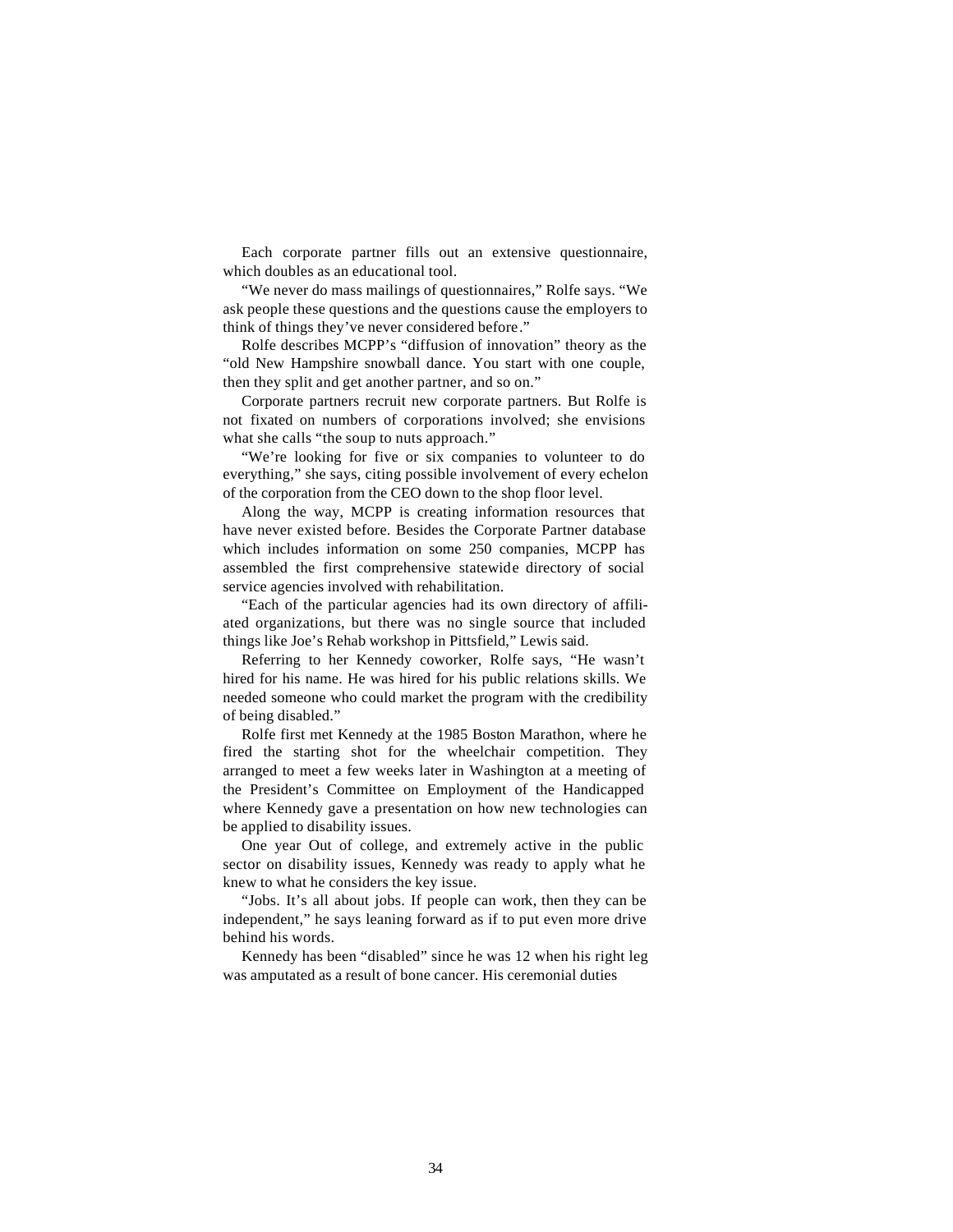at the Boston Marathon are typical of his engagement with disability issues.

Tall and in excellent physical condition, he's a good advertisement for "abilities rather than disabilities," as he says. *"If* you call up for a job and say, 'I'm in a wheelchair, and I can't go up a flight of stairs', instead of saying, 'I'm a computer programmer and I know six languages', you don't get anywhere."

"It's all got to come from the grassroots," he says, dismissing the idea that working at the powerbroker level has much to do with disability issues.

In that regard, Rolfe says, "We're administered by the Information Center for Individuals with Disabilities, a private nonprofit." Thus they're plugged in to one of the key nerve centers for disability issues in the state.

Rolfe's hope is for MCPP to be a model for others. "As far as we know there's nothing else like this," she says.

Her program for success is very straightforward. She cites her three basic rules: "(1) KISS—Keep it simple, stupid; (2) If it's not fun, don't do it; and (3) No mass mailings—make it person-toperson like the old New Hampshire snowball dance."

#### *Networking Arthur D. Little-style*

Robert Kirk Mueller (pronounced Miller) is a student of networking. A chemical engineer and a member over the past several decades of some thirty boards of directors, he is Chairman of the Board of Arthur D. Little, Inc. (ADL), an international research and consulting firm.

Our correspondence with Bob Mueller began some years back, prompted by a 1980 letter from our old friend Robert A. Smith, III. Smith enclosed an exciting article by Mueller titled "Leadingedge leadership." In it, Mueller called for "more leaders and fewer executives," and pointed to "the recent trend toward plural management organizational structures." He maintains that "a freeform organizational style is probably the most likely to survive" and that "peer systems of management with a minimum of hierarchical structure are more likely to retain the leading-edge leader."

Much to our delight, Bob Mueller was one of the first people to join The Networking Institute. We then met Bob face-to-face in July 1984, when he called together a group of ADL people who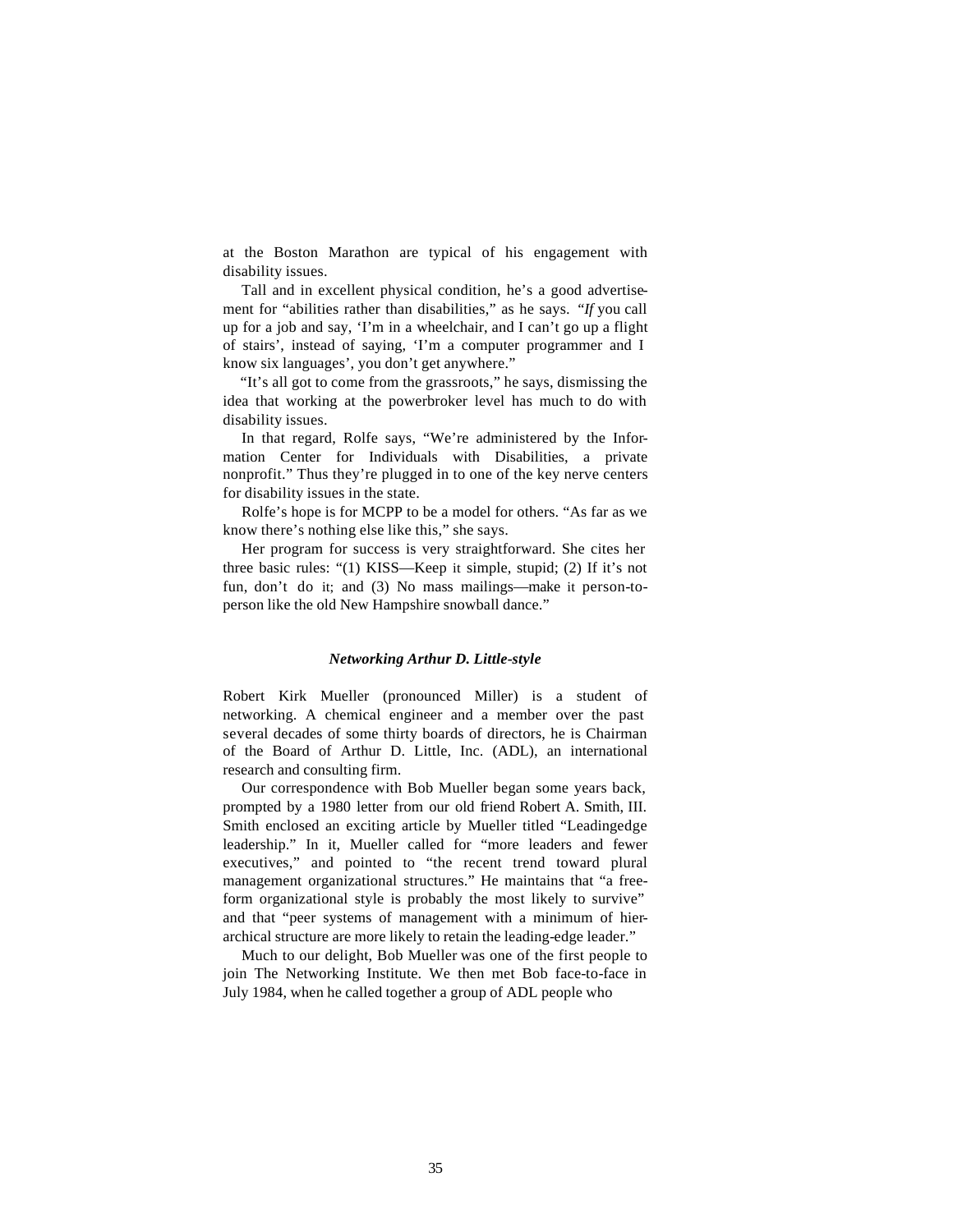were concerned with the concepts of networking either directly or peripherally in their work.

A year later we met again, this time in Bob's office at Acorn Park, ADL's main research facility, in Cambridge, Massachusetts. It is a rather simple place for the chairman of the board of a multinational corporation. Painted white cinder block walls, large glass windows in the best public school tradition, plain industrial carpet on the floors. The art is intriguing, mostly folk pieces from the Third World. One wall holds a plaque board, with seals of the countries in which Bob has worked in various activities.

"If you were from Argentina," he explained as we were leaving, "I'd have put the Argentine plaque in the middle."

Thoughtfully, he had put the first issue of the *Networking Journal,* which we had recently published, on the coffee table.

We originally knew Bob as an astute observer and theorist of management and large-scale organization, by way of his 1974 article, "Wider horizons for the corporate board."

A decade later, the news release on his speech to the Society of Professional Management Consultants was bannered: SOCIAL AND PROFESSIONAL NETWORKING VITAL TO SURVIVAL OF INSTITUTIONS. In his address, Bob offers his view of the relevance of networking to large-scale organizations:

As a result of our structured institutional worlds being under siege, new strains of organization are forming in contemporary human activity. While this is a normal, evolutionary phenomenon, I suggest it presents an opportunity for us to think about empowering human networks in order to compensate for some of the inadequacies of a hierarchical-type organization.

Organization, as we know it, is obsolete in the information society in which we now exist. Those of us in management who weave human networks have confounded ourselves and our establishment's thinking. These human networks are thriving while our staid and rigid organizations heave and struggle to be effective or even to survive. Something fundamental is happening in our organized society.., centered on the intuitive notion that, somehow or some way, networking may be basic to organizing and managing people in the future.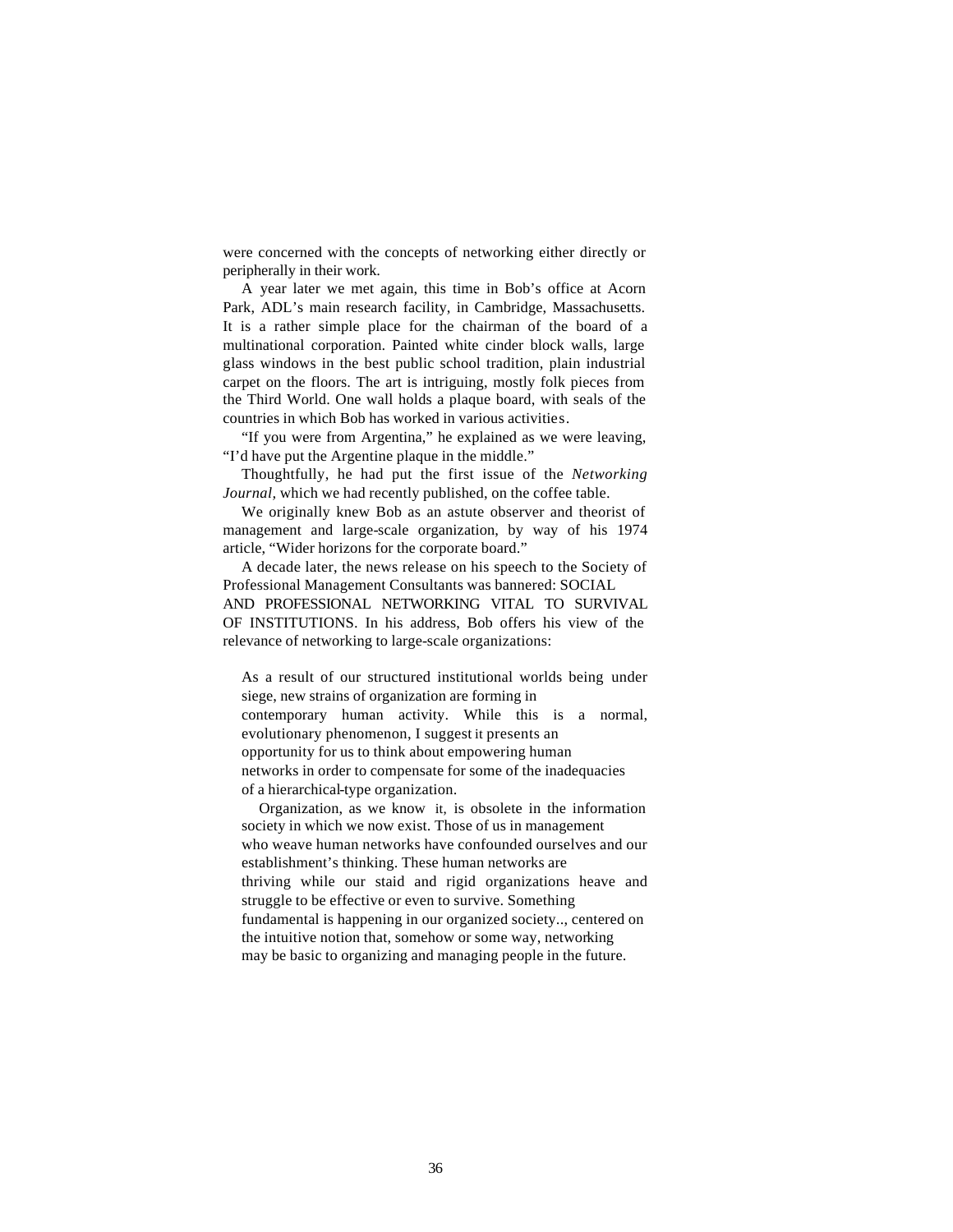Bob Mueller believes in some theory and lots of practice. His ideas about networks and network management are rooted in his experience, particularly at ADL, which is the focus of this interview.

#### *A society of professionals*

*Bob Mueller:* "Arthur D. Little is a nonhierarchical, relatively egalitarian organization which is peer-driven. In one sense, it appears to be disorganized. On the other hand, it's a mobile, organic type of organization with minimal hierarchy. The only hierarchy comes when we get a task or engagement or assignment—a 'case,' which becomes a contract. When General Motors or somebody asks us to do a research job, we assign that to an individual who is qualified by a peer selection process and ratified by the contract office. That person is the prime contractor and she or he solicits staff from the rest of ADL around the world or outside and runs a project as project manager. In that sense, we have a hierarchy in that we have a case leader, an engagement leader, who is responsible for client relationships, for writing the proposal, for billing the client, certain administrative procedural tinfoil, if you will, to package it up in.

"The contracting office watches for conflicts of interests, and that sort of thing. But that hierarchical form has a short half-life in that it dies when the project's over. Then everybody goes out and works under other hierarchies. You may work part-time or full-time on an assignment. You may be working on three or four at the same time, just like a dentist with three chairs.

"Our hierarchy is episodic. The organization is made up of what I call 'tribal groups'. Basically, tribal groups are disciplinary or industry groups where the economists are in one tribe or those who know the electronics industry are in another group. But they're always exporting their services out to other groups because most of our work is multidisciplinary. Tribal professionals get together because they can exchange information in their discipline. It's completely segmented, like a beehive.

"The way in which we get things done is by networking, by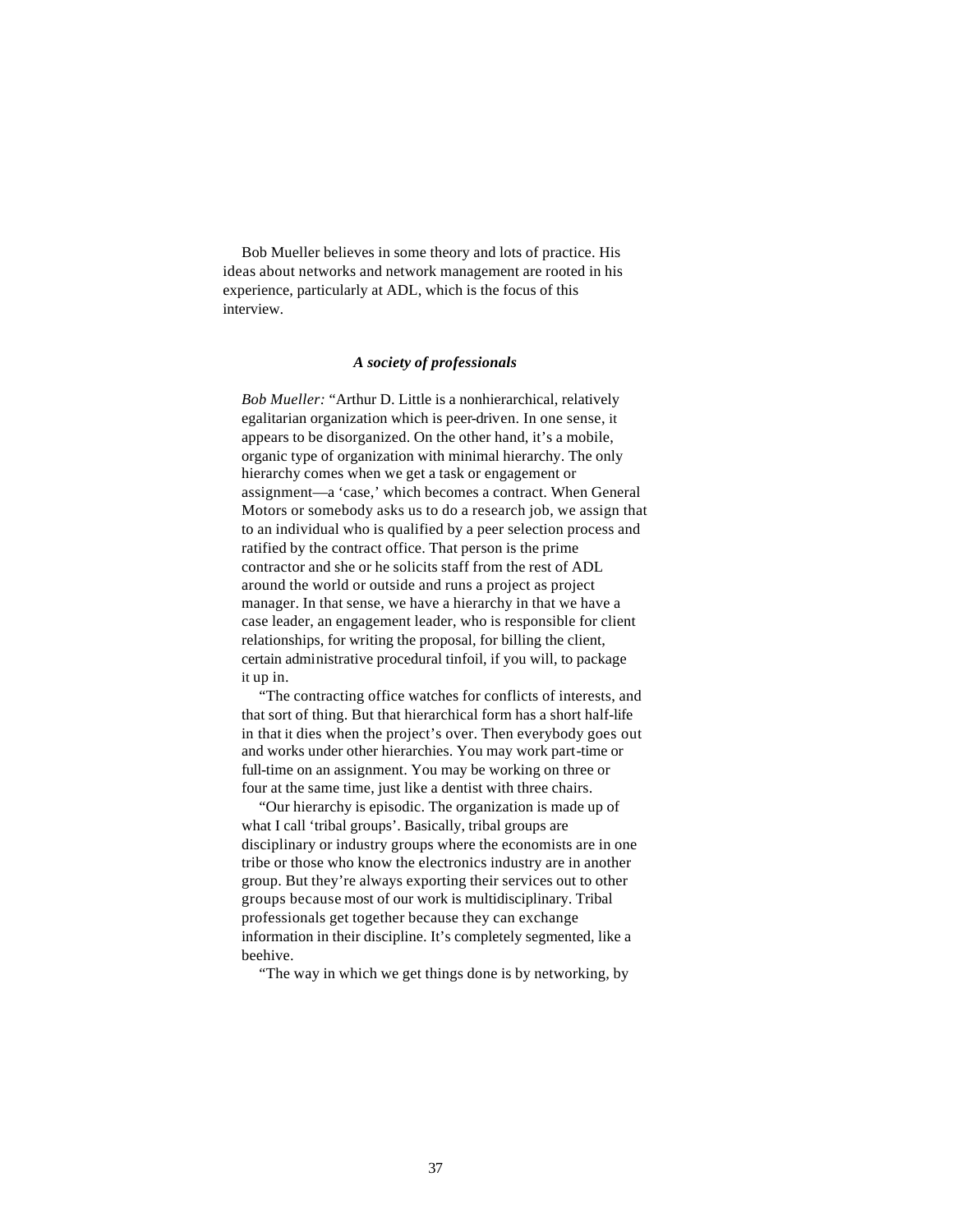going directly to somebody by reputation or by referral or from any place that you know to say, 'Who knows something about hospital management or boards of directors?' And, they'll say, 'Well, Dr Kasten knows something about that. Go to him.' Then Dr Kasten refers them to somebody else. So that's the way the staff is recruited.

"Because Arthur D. Little [the founder] was a chemical engineer, the theme of the chemical industry—chemical engineering, physics and related sciences—is quite profound in the organization. We're rooted in that. We do a lot of laboratory work, a lot of consulting, a lot of survey work, a lot of publications that are in the chemical industry.

"With ADL, we have what I call the 'chemical estate.' We have a 'chemical estate' network and its registry identifies 300 professionals worldwide in fifteen overlapping nets of affinity or tribal groups. Within those fifteen nets, there are 177 nodes of experience where we've got people who are very specialized in organoleptic chemistry or whatever.

"There are fifteen autonomous segments that have a profit and loss statement, and are organizationally self-sufficient. They can float on their own. They have a practice, they do their 'thing,' and they're busy on that. They're embedded conceptually in this organization and they may be scattered geographically but they are organizationally self-sufficient. They've got enough work to continue their practice-like the pharmaceutical group which is busier than a hornet or like the environment assurance center which is dealing with post-Bhopal-type things.

"Since they float in this kind of Sargasso Sea of professionals, they find it easy to communicate not only by Telex and computer, but also by walking into the bathroom or the lunchroom or the hall. You can see people. It's just like being in the Pentagon, you can go around. That's pretty important.

"There's no single paramount leader who can control any one of those networks, because they're a bunch of *prima donnas.* They may have an organizational section head or president of a subsidiary who has a hierarchical role for administrative purposes but he or she is there not only for business administration purposes but because of peer respect.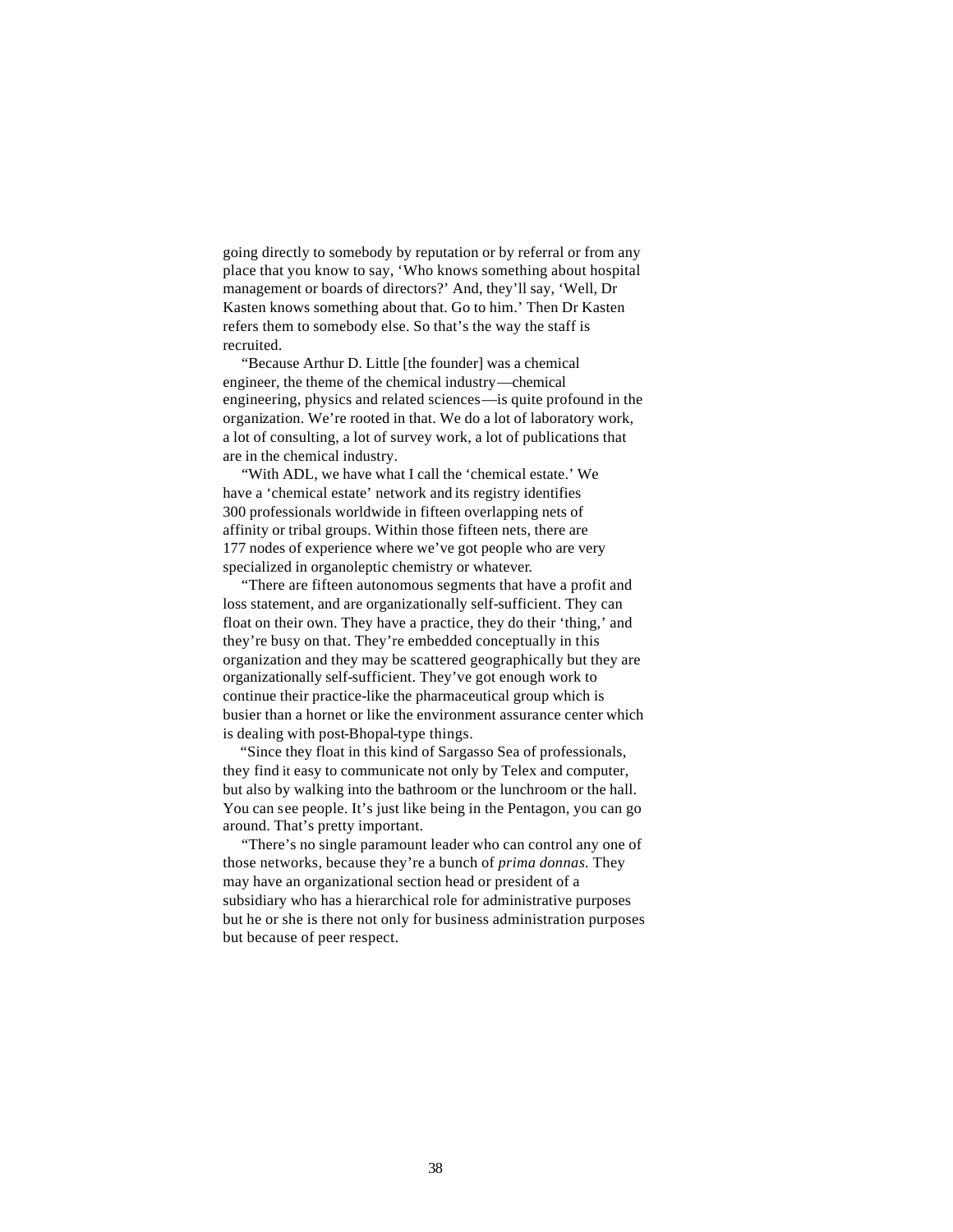It's a professional peer group, where the leader is sort of the 'chief of the department of surgery'."

## Benzenoid snowflakes

"These centralized constellations of people can be depicted metaphorically in what I call a 'benzenoid snowflake' form. The benzene ring represents the organizational unit, the node, and the spines are the practice areas of expertise. Dots around the spine are the number of peer qualified individuals within each one of those spines.

"Underneath the professional operations is a group of senior people. They're senior gurus who look over these particular groups which are the benzene rings, so to speak. But these groups are all very fluid—we do this to satisfy the accounting aspects.

"We put all of the benzene rings together into metanets. The chemical estate with twelve people rotates and meets in the center. All of the snowflakes are floating around and melting and reforming in different crystals. It's just an interesting way to describe the organization and one way in which we network.

"Nobody really believes all of the analogy but it's more or less true. The metanets meet once a month and we talk about what's going on that might be of interest to other people. We just verbally network.

"There are about eight different metanets in the areas of life sciences, telecommunications, environmental health and safety. They are evanescent; they are dissipating structures; they're reforming. People move from one to another depending on their professional background. They're reformed depending on the market. At the same time, we have to keep track of people's contract work, and people's salaries, so they all fall within conventional classical organization. They belong to a sectional unit or a subsidiary.

"We have multiple forms. Some groups are subsidiaries, some people float in a kind of corporate cloud and are called on as independent consultants."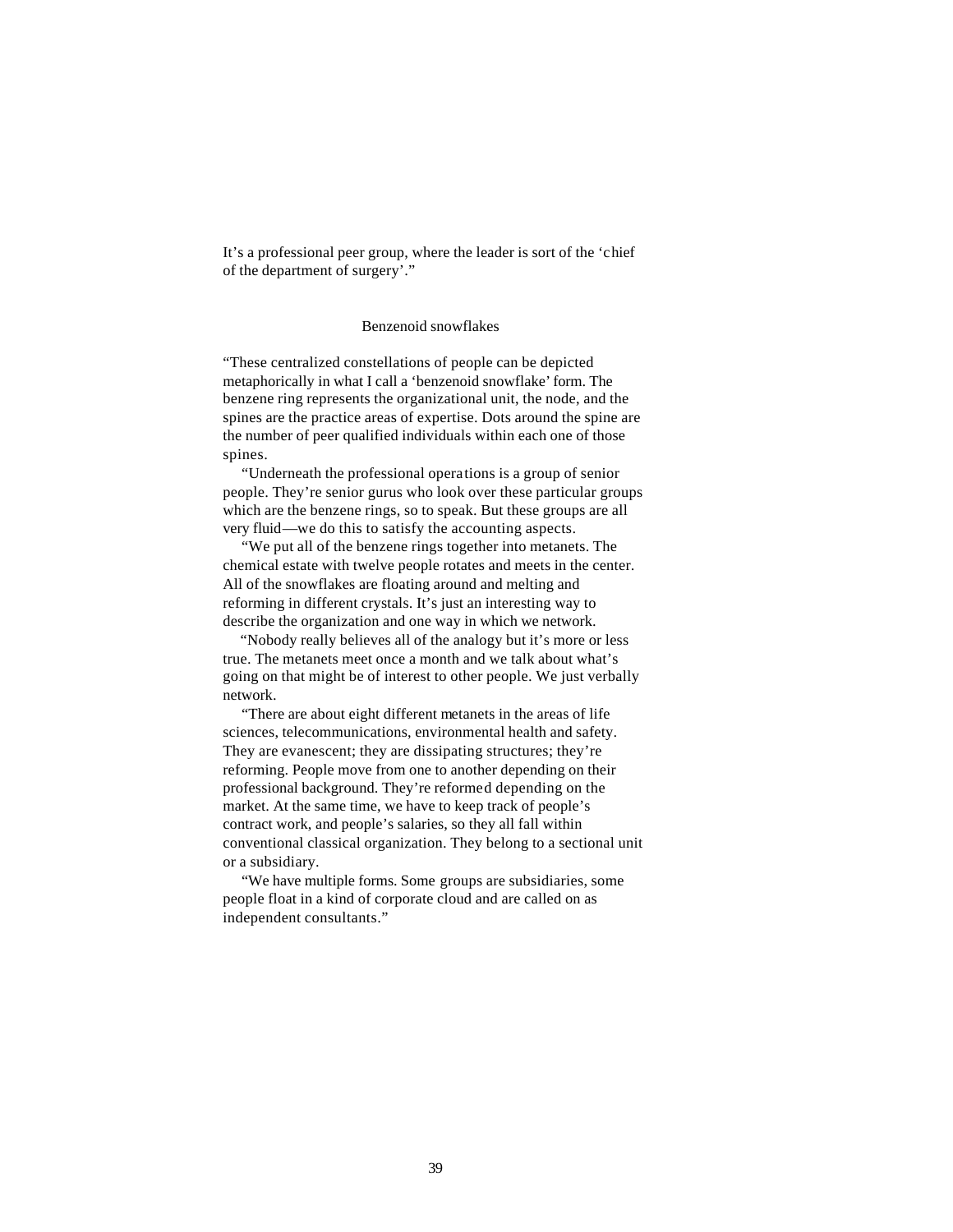#### Preaching, practice and profit

"For example, let's take the Arthur D. Little Management Education Institute (ADLMEI), which is in the education business. This is the only place in the world that you can get an accredited master's degree in developing world management and in which the organization operates at a profit. We have a thesis that if we're going to educate in management, we ought to be able to manage it so that we break even, so we don't have to be subsidized.

"It bears on this point of networking. The ADL Institute is run separately, with separate trustees. They network by drawing on people who are working on ADL research and case work elsewhere. The Institute has an administrative staff and a dean, but the faculty is not tenured. They're contracted for the institute from the professional staff.

"We don't allow anybody to devote full time to it because we don't think that is proper for a school that teaches management practice. One becomes too theoretical. They'll come to you [gesturing toward Jeff Stamps] and say, 'Dr Stamps, we want you to talk on systems theory to this group. Will you teach a class one hour a week during this period?' You have to be pedagogically approved. We say, 'You can't preach unless you practice.' So they'd buy your services at the billing rate that you'd sell it out as a consultant and you'd teach that class. And you'd fall under the regular constraints of school—academic parameters instead of a consulting group.

"The students are people that have undergraduate degrees from the London School of Economics, or universities in Nigeria or Beirut. They are mainly from the developing world. The current class is about sixty people from two dozen nations, and a few people from the developed world who are going to work or live in the developing world. It's an eleven-and-a-half-month course which costs as much as the Harvard Business School or Sloan School of Management. All work is done by case study and lectures on activities in developing countries, and taught by consultants who are practicing in the developing countries.

"So the cases that we study are not General Motors or Volvo or Texas Instruments, but we talk about what do we do in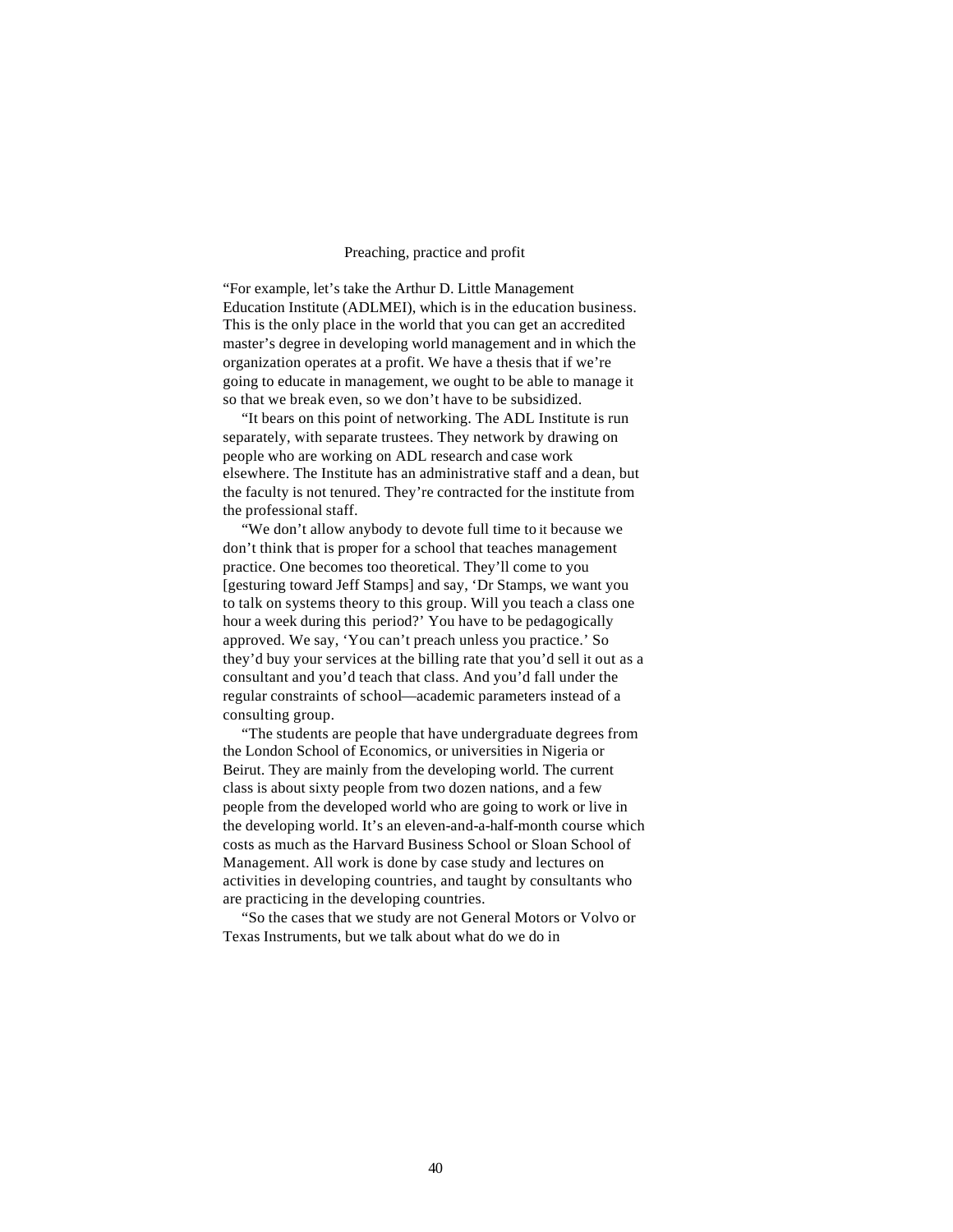Mauritania? How do you operate in Tanzania if the telephones may not work? And how do you teach marketing? It's tailored to equipping these people to go back, either in industry, in education, or in government positions. They may go back as subministers or ministers. We have many distinguished government officials who've come to ADLMEI.

"The graduation ceremony is like the United Nations. We put up a tent and some attend wearing tribal dress and bring their families. It's a fantastic event."

#### Professionalism and integrity

*Jessica and Jeff:* "What is the substance of ADL? What holds your organization together?"

*Bob Mueller:* "Professionalism. In the sense of a high degree of integrity and concern for the ADL mission in life, which is to be 'on the leading edge of change', and to do things that are worthwhile but for a profit. We add that, realizing that we work for not-for-profit organizations. We say we ought to be able to earn a profit as a measure of the utility of what we do. We should pay our way, not be subsidized. Our major competitors who are as diversified as ADL—RAND Corporation, SRI, Battelle—do their work in the laboratory and in offices, as we do. However those are not-for-profit organizations.

"We believe we should be 'for profit,' and we add to that that we should be publicly held—at least a portion. About 71 per cent of our stock is now held in a trust fund which is for the benefit of the employees and 9 percent is in an employees' investment fund. About 20 percent is traded on NASDAQ. We say, and this is a philosophical argument at all times, that we ought not to operate as a closed corporation, which tends to function like a private partnership.

"If you satisfy a partnership you can exist as long as the partners reproduce themselves, if you will. A closed system, a partnership or privately held corporation, may not be as responsive to social and general needs as an open system, a public corporation.

"So we have to satisfy the independent investor who invests in Arthur D. Little and doesn't care whether we're working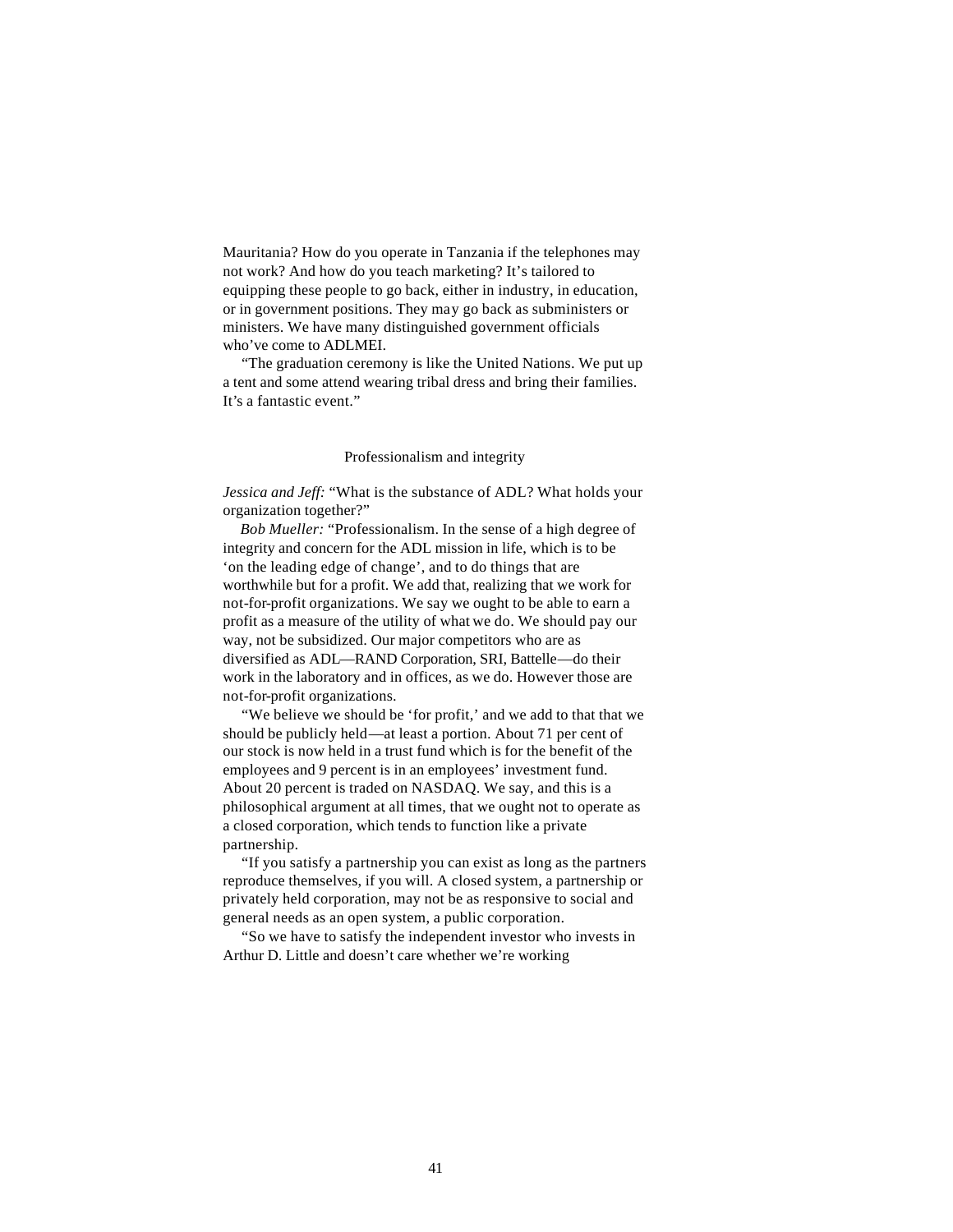on something exciting or not. He or she invests because of the return on the investment. As long as the owners of a privately held corporation satisfy themselves and operate responsibly, in their own judgment, there isn't any way to enforce the 'ethic of service' except by statutory or regulatory means. This ethic is not as preserved as it is when you have to earn your keep for somebody who's investing in you because you make a profit while serving in the public interest.

"We're in both public and private worlds and we stay in both, a situation that's constantly under discussion and review. Some of the staff would much rather just do their thing and be paid appropriately and not have to worry about having to earn a dividend for somebody who invests in them.

"It puts a different cutting edge on remaining flexible and responsive to the market place. If it sells, fine. If it doesn't, then you change. Working for profit forces you to change because you have to stay alive.

"All that heritage, value system and belief in the sense of what is important (and some myths) wrap up into a symbol of Arthur D. Little's role in life. This is basically a role perception by the staff, and it changes as the staff changes.

"The board of directors has a role in the sense of governing, but it's difficult because we're so diversified. All they can do is to preserve the objectives, performance, reputation and the attractiveness of ADL as a place to work. The fact that we do things of which we are proud, and that our ethics and our integrity and our value to the world are recognized, earns our way.

"Perhaps that's why 2000 people send in unsolicited resumes to ADL every month. We answer all of them. We induce turnover because it brings new brains into the network. New intellectual property is added to the pot. People who have new backgrounds can come in and can sell their services either directly outside or indirectly to someone else on the staff who has a client. So you're always in the selling mode and you have to earn your keep by offering your intellectual property.

"Some staff find that uncomfortable because it is fuzzy, because it's tenuous, because the peer pressure is terrific, in a civilized way. Anything you propose can be immediately shot at.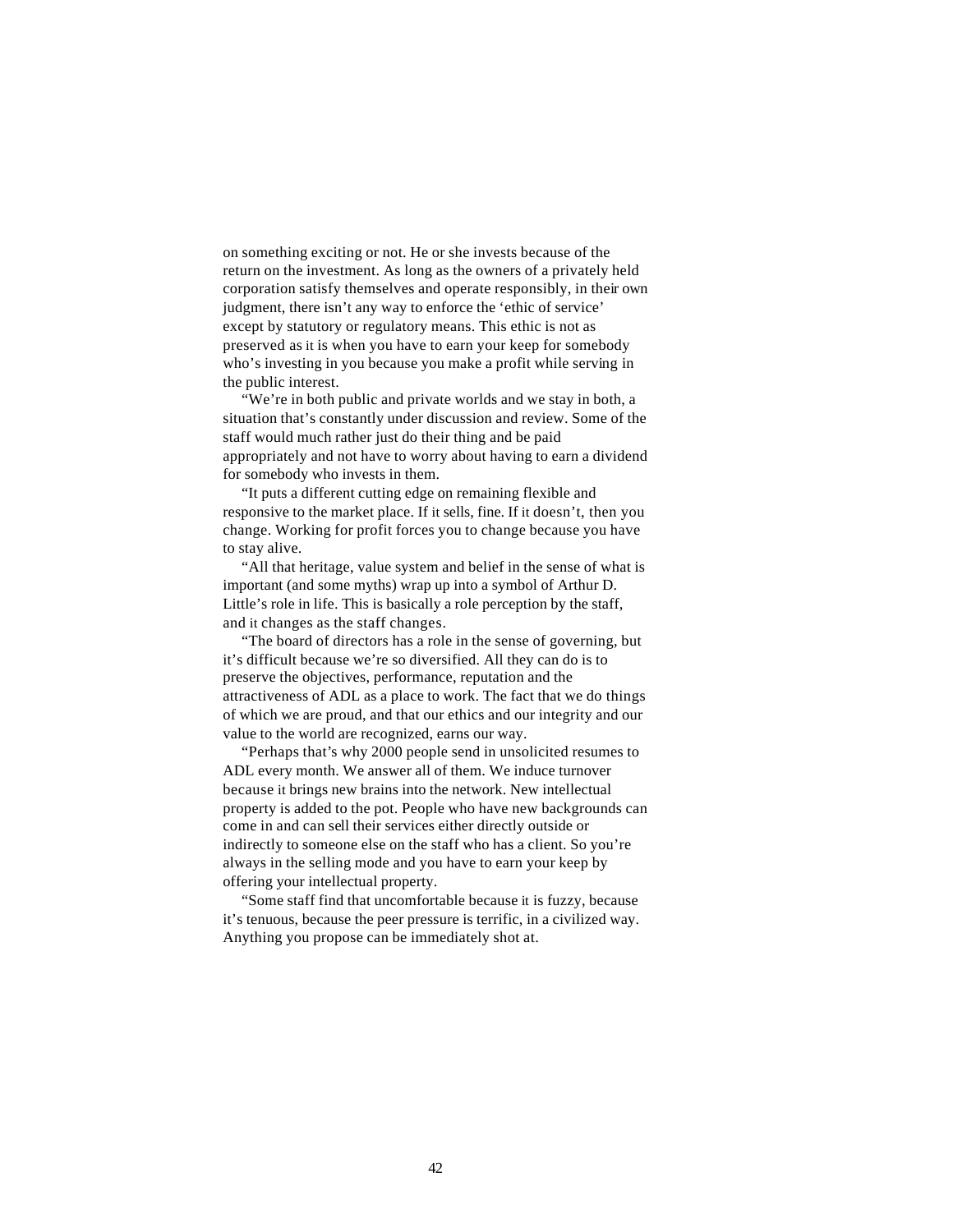"But the freedom to fail and the freedom to get shot at are expected. It's nothing personal, it's just an intellectual sort of a philosophy of trying to do something and innovate and implement. Those are all abstractions, but what it really boils down to is what you have to offer that is different from the many other consulting firms.

"We're always in a state of change. That's why this depiction is a snapshot. It's moving. It's like looking at an aquarium with things moving. Occasionally the sharks get over in one corner together, and the jellyfish get over here and the sunfish get over here. Pretty soon they all mo ve around and they resort themselves."

#### Trust that binds

"Movement goes on all the time here and the main thing that holds the organization together is trust and respect between individuals. These are the elements that you two have written about so eloquently. The empowerment of networks and the reason they're cemented together is personal trust and respect. That exists here. If it doesn't exist, then it doesn't fly.

"This doesn't mean that everyone networks with everyone else. It's like any other human group. It's not all one happy family, you know; there are little families, little groups. It's like any civilization, small community, or society. It's a society of its own with different pockets of completely opposite attitudes. It's all held together by superlative ethics.

"Most of the things that we do have the potential, or perception of such, of a conflict of interest in some way. There is an opportunity to mishandle inside information. Every professional on the staff knows the code of ethics here, which is not only written but is constantly reinforced. If we misbehave in that regard, we don't last. So it's self-correcting in that way.

"The network is based on a trust and a high intellectual respect for the sanctity of information and deciding what is in the public domain and what is not. We've got cases here that we work on where we're working on security information and only a few know what's underway. And we don't work on projects for two different governments or